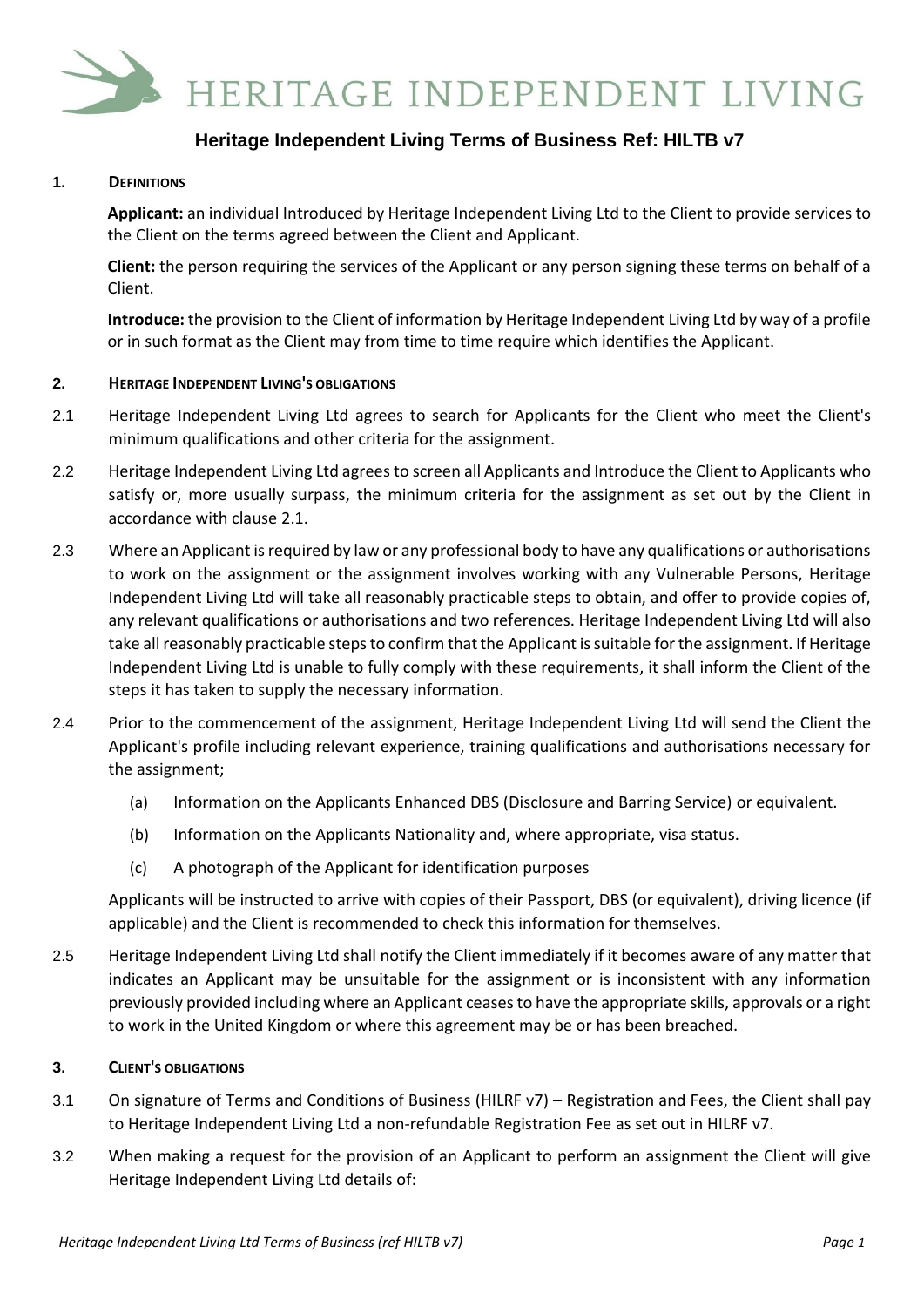- (a) the date on which the Client requires the Applicant to commence work and the duration, or likely duration, of the work;
- (b) the assignment which the Client seeks to fill, including the type of work the Applicant in that position would be required to do, the location at which, and the hours during which, the Applicant would be required to work, and any risk to health or safety known to the Client and what steps the Client has taken to prevent or control such risks; and
- (c) the experience, training, qualifications and any authorisation which the Client considers are necessary, or which are required by law, or by any professional body, for the Applicant to possess in order to work in the position.
- 3.3 Prior to the commencement of the assignment, the Client shall agree with the Applicant the amount of payment for the service and terms for the assignment.
- 3.4 The Registration Fee, the Agency Fee (Introduction Fee) and the Release Fee [see HILRF v7] are in addition to any payment due by the Client to the Applicant for the assignment. Heritage Independent Living Ltd accepts no liability for any payments due to the Applicant for the assignment. All fees to Heritage Independent Living Ltd are payable in sterling only.
- 3.5 A full Agency Fee will be charged for any Applicant engaged as a consequence or resulting from an application to Heritage Independent Living Ltd by a Client even if the Introduction is made indirectly.
- 3.6 The Client undertakes to notify Heritage Independent Living Ltd if the Applicant for a temporary assignment remains with the Client following the period agreed with Heritage Independent Living Ltd by the Client and in such an event, the Client will be liable to ongoing fees or payment of the Release Fee as set out in HILRF v7.
- 3.7 The Client agrees to engage the Applicant on the basis that the Applicant is acting in a self-employed capacity and therefore neither the Client nor Heritage Independent Living Ltd is liable to deduct any income tax or national insurance contributions made to the Applicant.
- 3.8 If the Client allows the Applicant to use either the Client's car or their car, then the Client does so at their own risk. Before permitting such use, the Client agrees to inspect the Applicant's driving license to ensure he or she is allowed to drive the type of car concerned and that the Client ensures that there is appropriate insurance in place.
- 3.9 If the Client wished to terminate an assignment once the Applicant has started, then:
	- (a) In the case of an Ongoing Assignment, the Client will give Heritage Independent Living Ltd a minimum of two weeks' notice. If less than two weeks' notice is given, the client will pay, in lieu, one week's Agency Fee, in addition to the Agency Fees due.
	- (b) In the case of Respite or Fixed Term Assignments, the Client will give Heritage Independent Living Ltd a minimum of one week's notice. If less than one week's notice is given, the client will pay, in lieu, one week's Agency Fee, in addition to the Agency Fees due.
	- (c) In either case, it is recommended that the Client recompenses the Applicant for loss of earnings equivalent to three days' work, rising to five days if less than 48 hours' notice has been given.

## **4. INTRODUCTION AGENCY FEE (AGENCY FEE)**

- 4.1 The Client will pay Heritage Independent Living Ltd the Agency Fee in respect of the Applicant introduced for the assignment as set out in HILRF v7. The following conditions apply to the Agency Fees:
	- (a) they are calculated according to the number of days or weeks worked by the Applicant;
	- (b) weekly assignments are inclusive of both days when the Applicant starts and ends;
	- (c) a full weekly fee will be due for any parts of a week worked;
	- (d) invoices will be sent out to the client weekly for the first four weeks and four weekly thereafter;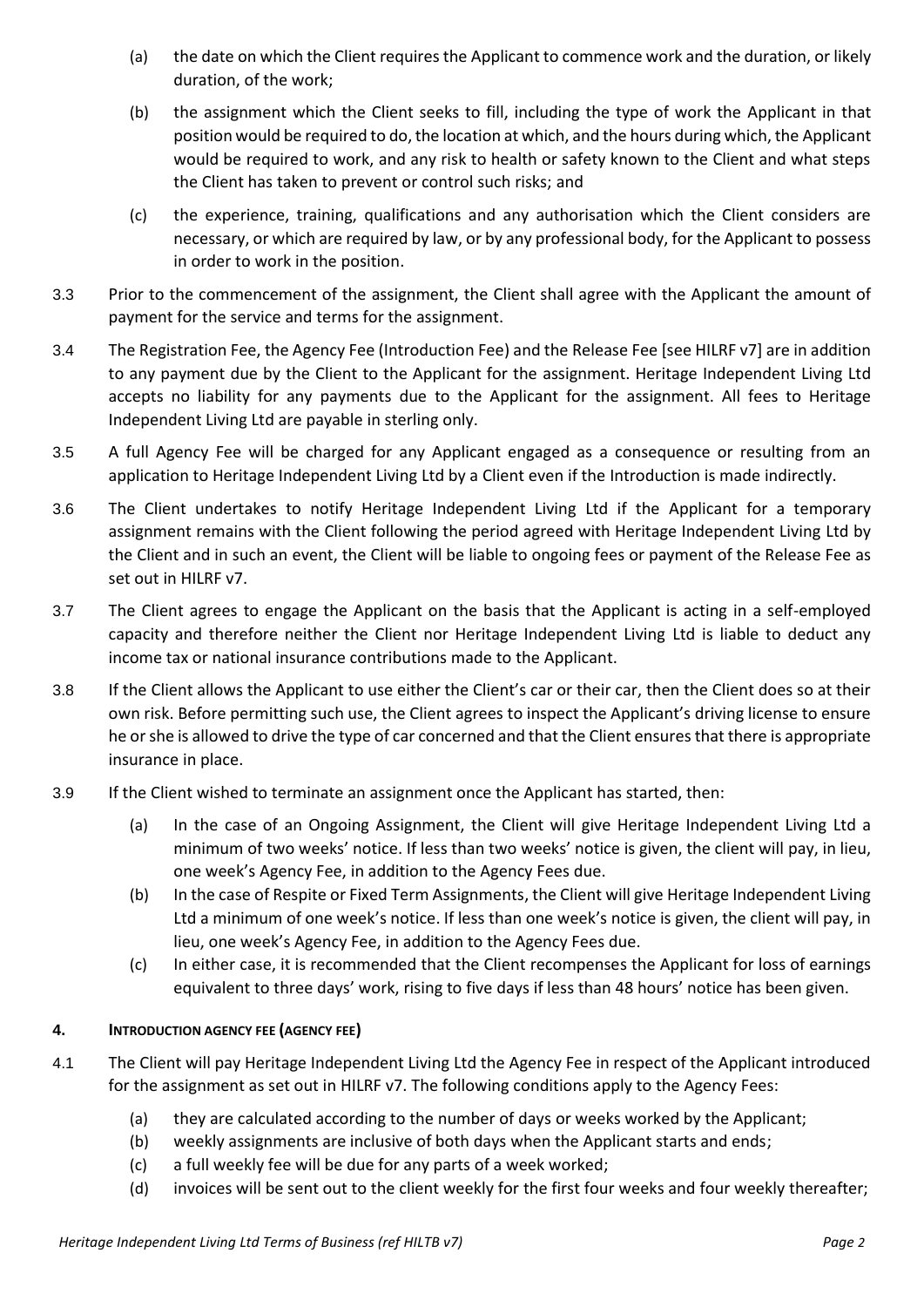- (e) weekly invoices will be raised one week in arrears and four weekly invoices will be raised during the third week of the four-week period;
- (f) invoices are payable within seven days of receipt; and
- (g) invoices will be sent to a maximum of one email and one postal address.
- 4.2 If the Client confirms the assignment and then cancels the assignment prior to the Applicant starting, the Client will need to pay the Applicant for three days work, rising to five days if less than 48 hours' notice has been given. In both cases, the Client will be charged two week's Agency Fee.
- 4.3 If the Client cancels the assignment once the Applicant has started, without giving the minimum notice period (see section 3.9), the Client will be charged one week's Agency Fee in addition to the Agency Fees due.
- 4.4 If an Applicant introduced by Heritage Independent Living Ltd is rejected by the Client or the Applicant rejects the assignment, the Agency Fee will be payable if the Applicant is subsequently booked by the Client at any time.

### **5. RELEASE FEE**

5.1 If the Client intends to continue the hire of the Applicant (including the use of another agency) other than through Heritage Independent Living Ltd, a Release Fee of £3,000 plus VAT will be payable to Heritage Independent Living.

### **6. ADDITIONAL FEE INFORMATION**

- 6.1 Where applicable, VAT at the prevailing rate is included in the fees.
- 6.2 In the event of the end user's death, Heritage Independent Living Ltd will only invoice Agency Fees while the Applicant is required at the Client's Household.
- 6.3 Due to the complexity of recruiting and introducing Applicants over the Christmas period, Heritage Independent Living Ltd will make an additional charge of £140 (including VAT) if the assignment includes any day over the period  $22^{nd}$  December to  $2^{nd}$  January inclusive. This additional charge will not be levied where Clients are already in a long term ongoing commitment with established carers.
- 6.4 If the Client fails to make any payment due to Heritage Independent Living Ltd under these Terms of Business by the due date for payment, then, the Client shall pay an administrative fee of £15 (excluding VAT) for every 21 days late and interest on the overdue amount at the rate of 4% per annum above Lloyd's Bank plc base rate from time to time. Such interest shall accrue on a daily basis from the due date until actual payment of the overdue amount, whether before or after judgment. The Client shall pay the interest together with the administration charge and overdue amount.

### **7. CHANGES TO BUSINESS TERMS AND CONDITIONS, INCLUDING FEES**

7.1 Heritage Independent Living Ltd has right to revise and amend these Terms of Business or change its fees from time to time. If it does, then Heritage Independent Living Ltd will give the Client at least two months' prior written notice.

### **8. LIABILITIES, WARRANTIES AND UNDERTAKINGS**

- 8.1 Heritage Independent Living accepts no liability whatsoever for any loss or damage of whatever nature arising directly or indirectly from any act or omission of any Applicant even if such act or omission is negligent or fraudulent.
- 8.2 Heritage Independent Living Ltd's total liability to the Client in respect of all other losses arising under or in connection with these Terms of Business, whether in contract, tort (including negligence), breach of statutory duty, or otherwise, shall in no circumstances exceed the total Agency Fees paid.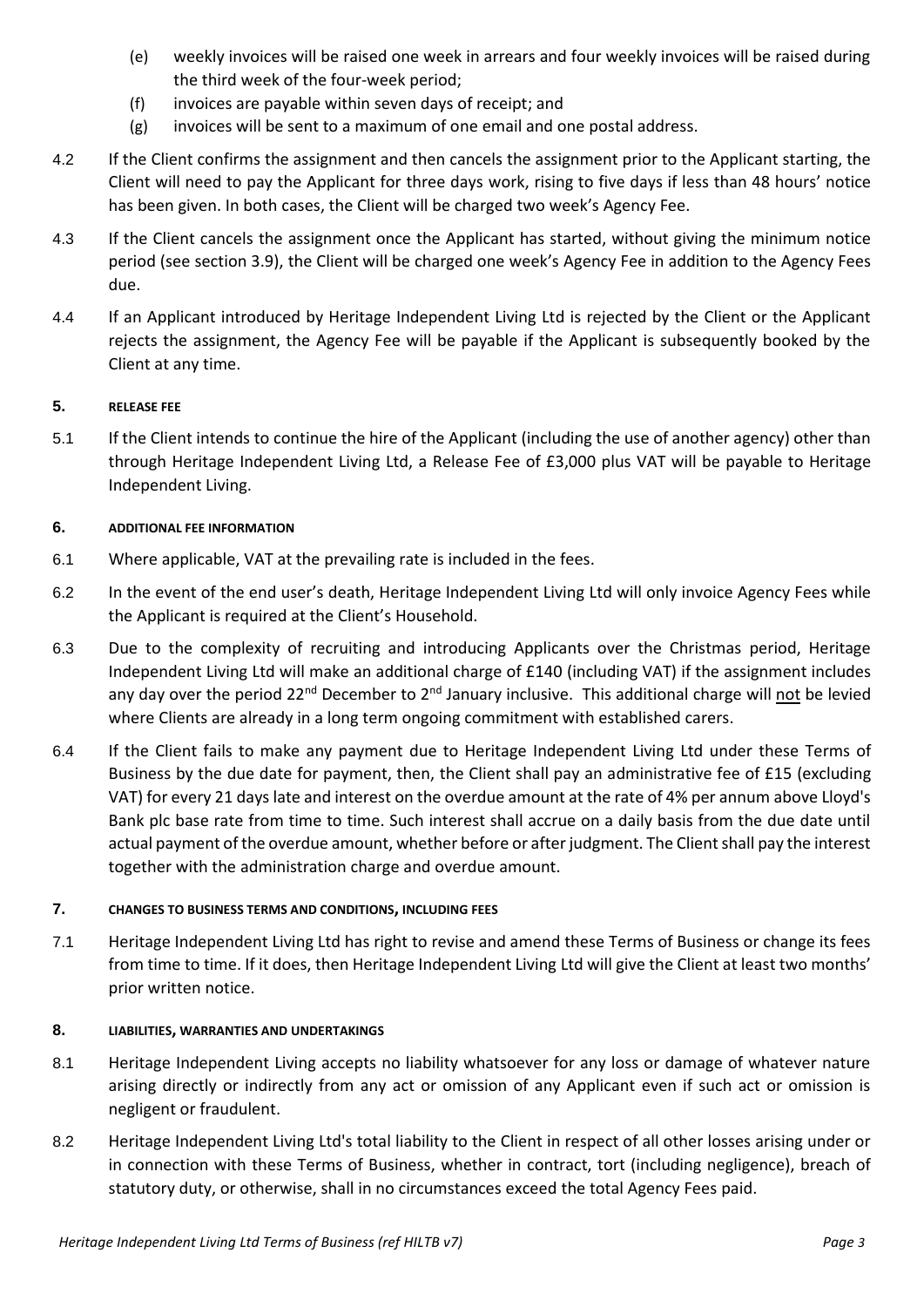- 8.3 Heritage Independent Living Ltd warrants that it has the necessary expertise to provide the services contemplated in these Terms of Business and will perform them in keeping with the highest professional business standards by using appropriately qualified, experienced and trained personnel.
- 8.4 Heritage Independent Living Ltd warrants that it does and it shall comply with the all relevant statutes, laws, regulations and codes of practice from time to time in force.
- 8.5 Heritage Independent Living Ltd has a minimum of £1,000,000 Public Liability Insurance, £1,000,000 Professional Indemnity Insurance and £10,000,000 Employers Liability Insurance.
- 8.6 Each party warrants that it has full capacity and authority to agree to and perform under these Terms of Business.

### **9. CONFIDENTIALITY**

- 9.1 All information provided to the Client by Heritage Independent Living Ltd is, and must, remain confidential. If the Client passes on the details of a candidate to a third party within twenty four months of the Introduction and the third party subsequently engages the Applicant's services, the Client is liable for the Release Fee.
- 9.2 Each party undertakes that it shall not at any time disclose to any person any confidential information concerning the business, affairs, customers, clients or suppliers of the other party, except as permitted by clause [9.3.](#page-3-0)
- <span id="page-3-0"></span>9.3 Each party may disclose the other party's confidential information:
	- (a) to its employees, officers, representatives or advisers who need to know such information for the purposes of carrying out the party's obligations under these terms and conditions. Each party shall ensure that its employees, officers, representatives or advisers to whom it discloses the other party's confidential information comply with this clause 9; and
	- (b) as may be required by law, a court of competent jurisdiction or any governmental or regulatory authority.
- 9.4 No party shall use any other party's confidential information for any purpose other than to perform its obligations under these Terms of Business.

### **10. DATA PROTECTION COMPLIANCE**

- 10.1 All personal data that Heritage Independent Living Ltd may use will be collected, processed and held in accordance with the provisions of the UK & EU General Data Protection Regulation ("GDPR") and the Client's rights under the GDPR.
- 10.2 Please refer to Heritage Independent Living Ltd Privacy Notice for Clients (HILPPCL v2) for complete details of Heritage Independent Living Ltd collection, processing, storage, and retention of personal data. This includes, but is not limited to, the purposes for which personal data is used, the legal basis or bases for using it, details of the Client's rights and how to exercise them, and personal data sharing (where applicable).

### **11. NON-SOLICITATION**

The Client will not, either on their own account or in partnership or association with any person, firm, company or organisation, or otherwise and whether directly or indirectly during the assignment, or for a period of twentyfour months from the Introduction of an Applicant, solicit or entice away or attempt to entice away or authorise the taking of such action by any other person who has worked on the services provided under these Terms of Business.